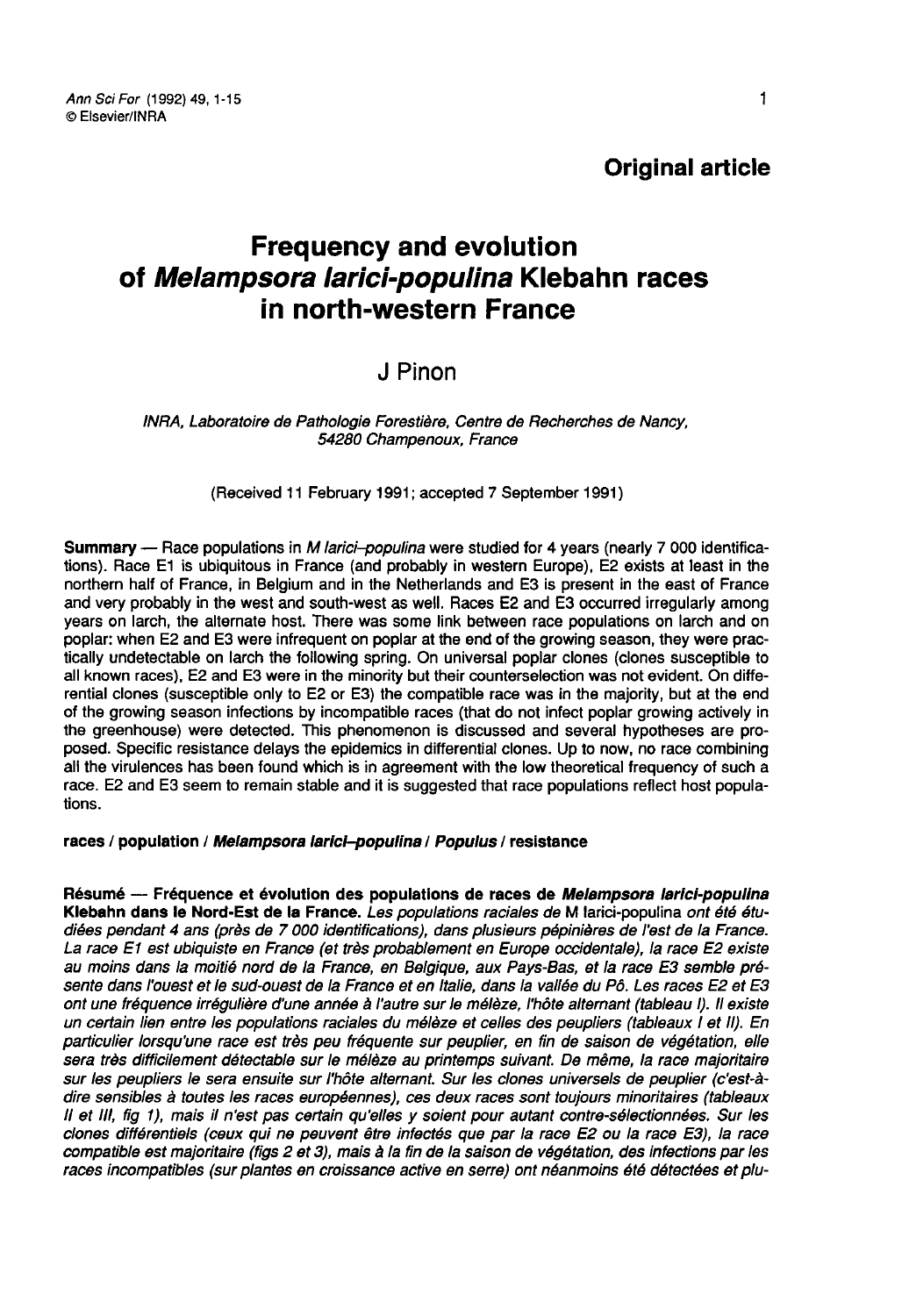sieurs hypothèses sont émises pour tenter de comprendre ce phénomène. La résistance spécifique<br>se traduit par un retard de l'épidémie sur les clones différentiels (fig 4). Jusqu'à présent, aucune race combinant l'ensemble des virulences n'a pas été trouvée, mais ceci peut être dû à la très faible fréquence théorique qu'aurait une telle race. Alors que la fréquence des clones différentiels augmente dans notre pépinière, celle des races E2 et E3 semble suivre la même évolution, et l'infection de ces clones s'accroît d'année en année (fig 4). Il est donc suggéré que les populations raciales reflètent les résistances présentes dans les populations de peuplier.

races / populations / Melampsora larici-populina / Populus / résistance

# INTRODUCTION

Rust fungi are well known for variability in their pathogenicity. This phenomenon is frequently described in agriculture (cereals, coffee tree) but less often in forestry where host populations are maintained as genetically diverse. Consequently populations of forest trees do not put any strong and uniform selection pressure on parasite populations. Poplar is an exception because of its easy vegetative propagation which results in clonal populations that exert a uniform pressure on the rust population. In addition, poplar clones offer a simple tool to explore rust variability. When new races appear, cultivars previously selected for immunity are often highly infected. New breeding programmes and new types of cultivar management must be developed taking into account race populations.

In 1949, Van Vloten in the Netherlands described 3 physiological races of Melampsora larici-populina Kleb, one having an albino variant. Since then, these races have not been investigated. In Belgium, poplar clones which were usually rust-free recently became infected by M laricipopulina, and Steenackers (1982) suggested that a new race had appeared. Our laboratory experiments confirmed this hypothesis (Pinon and Bachacou, 1984; Pinon et al, 1987). Soon after, a third race was detected (Pinon and Peulon, 1989). In Australia, several races of M medusae

Thuem and *M larici--populina* were de-<br>scribed (Sharma and Heather. 1976: scribed (Sharma and Heather, Chandrashekar and Heather, 1980) and in the United States, along the Mississippi River, several races of M medusae were also discovered by Prakash and Thielges (1987).

In the case of the European races of M larici-populina, some poplar clones are totally resistant in the laboratory while others are susceptible. These clear distinctions allowed us to develop simple tests in order to identify races. It therefore became possible to study race frequencies on clones in relation to various seasons, years and locations. Finally, we describe the structure and dynamics of race populations which untill now have not been studied on poplar or on larch, the alternate host. This study offers some epidemiological indications that are useful for breeding and host management.

# MATERIALS AND METHODS

When a high number of clones were inoculated in the laboratory with the 3 races of M laricipopulina known at the time in France (E1, E2 and E3) most of the clones appeared susceptible to the 3 races (universal clones), while others were infected only by E2 or E3 (differential clones). Such clonal reactions can be reproduced easily on fast-growing cuttings from the greenhouse. In the present paper, we used Populus x euramaricana cv Robusta (universal), Ogy (susceptible only to E2) and generally Can-

 $\overline{a}$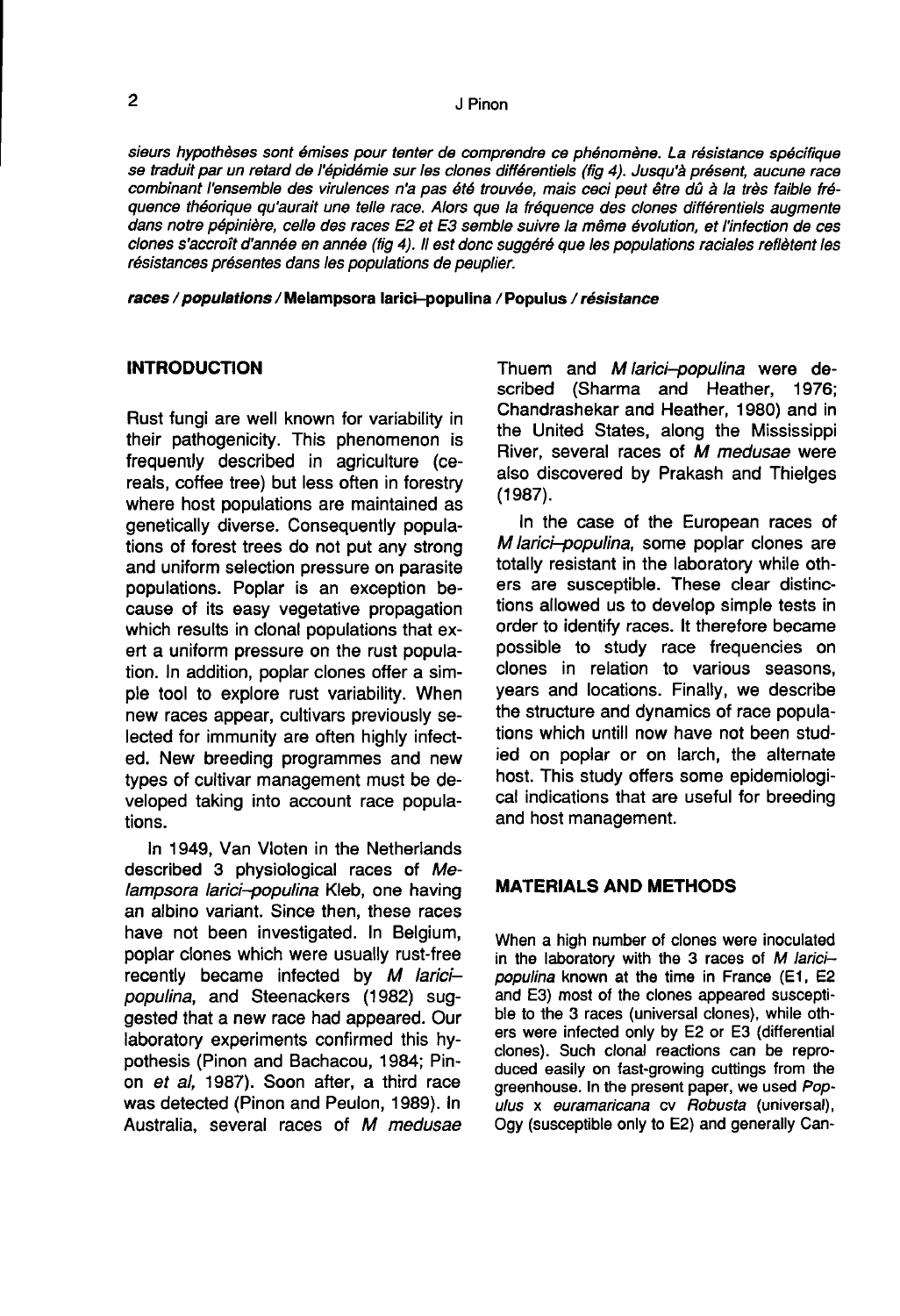dicans (susceptible only to E3) as test clones for race identifications. On a few occasions Candicans was not available, and was replaced by NL 2842 or Carpaccio. To avoid natural infection these clones were grown in a greenhouse in 5-I containers. The substrate was composed of a mixture of sand and peat, in equal proportions, the pH being adjusted to approximately 5.5-6.0 with limestome and magnesium carbonate the pH being adjusted to approximately 5.5–6.0<br>with limestome and magnesium carbonate<br>(150–200 g/m<sup>3</sup>). This substrate was fertilized by<br>Osmocote Plus or Nutricote (13/13/13/2) at 5 kg/ Osmocote Plus or Nutricote (13/13/13/2) at 5 kg/ m3. Poplar shoots grew vigorously and their leaves reacted clearly to races after inoculation.

To identify the races, discs (12 mm in diameter) were cut in the leaves of the test clones and placed on water (abaxial face up) in dwell boxes. To identify the race to which each sore, collected on naturally infected poplar or larch, belonged, a spore suspension was prepared: 15 μl of water agar  $(10^{-4})$  were deposited on the sore and spores were scraped off with a disposable micropipette. The spore suspension was then sucked off with a micropipette, and small drops were deposited on a disc of each test clone. Dwell boxes were left for incubation on the laboratory bench under continuous fluorescent light (50  $\mu$ mol m<sup>-2</sup> s<sup>-1</sup>) or in an illuminated incubator when the ambient temperature exceeded 22 °C. Ten to 12 days later, infections (presence or absence of sporulated sores) on the discs inoculated with each isolate were recorded and the following data became available:

- rate of successful identifications, ie the percentage of isolates which had at least infected Robusta (susceptible to all known races);

- frequency of E1 (virulent to Robusta and avirulent to Ogy and Candicans), of E2 (virulent to Robusta and Ogy and avirulent to Candicans), and of E3 (virulent to Robusta and Candicans and avirulent to Ogy).

If the 3 test clones were infected by an isolate, then a race combining all virulences could be detected. Sizes of the specimen fluctuated according to the material available in the nurseries as shown in the tables and figures.

Among the clones whose race populations were surveyed, the following are cultivated at present in France: Luisa Avanzo, Blanc du Poitou, Cima, Fritzi Pauley, Robusta and Unal. Robusta is well represented in our nursery and is the most frequent in the European poplar stands. This justifies a special interest in the rust populations on this clone and their evolution both during the growing season and annually.

The reaction to M larici-populina of the clones cultivated in France has been described in another paper (Pinon, 1991).

Ninety-five percent confidence intervals were calculated when possible, ie when the percentage x the number of identified isolates was  $\ge$  superior to 5; these intervals have been presented in the tables.

# RESULTS

#### Geographical distribution of the races

The race E1 has been identified in the main poplar cultivation areas and is likely to be ubiquitous. E2 may have already been present in the INRA forest tree nursery at Orleans (Loiret) in 1975 because we identified M larici-populina at that time on cv Rap which was found to be susceptible only to E2. In 1983, a survey was conducted in northern France (Pinon, 1986). Our laboratory tests on the specimens collected during this survey showed that E2 was present in 9 nurseries in the Aisne, in the Oise, 1 in the Pas-de-Calais and 6 in the Nord department. Clones infected at least by E2 were the following: Columbia River, Fritzi Pauley, Heimburger, Hunnegem, I 214', Rap, Raspalje, Robusta, Sélys, Spijk, Trichobel and Unal. Rap was found to be infected with M larici-populina at Guéméné-Penfao (Loire-Atlantique) in 1988 and at Tiercé (Mainte-et-Loire) in 1989. The latter observations suggest that E2 is present in the lower Loire River valley. Many identifications were also conducted in the Lorraine (eastern France), which will be described in detail later. Therefore E2 exists throughout the northern half of France (the southern half still remains to be surveyed), in Belgium (Steenackers, 1982) and in the Netherlands (Pinon et al, 1987).

Race E3 was first described in the Lorraine (Pinon and Peulon, 1989) and is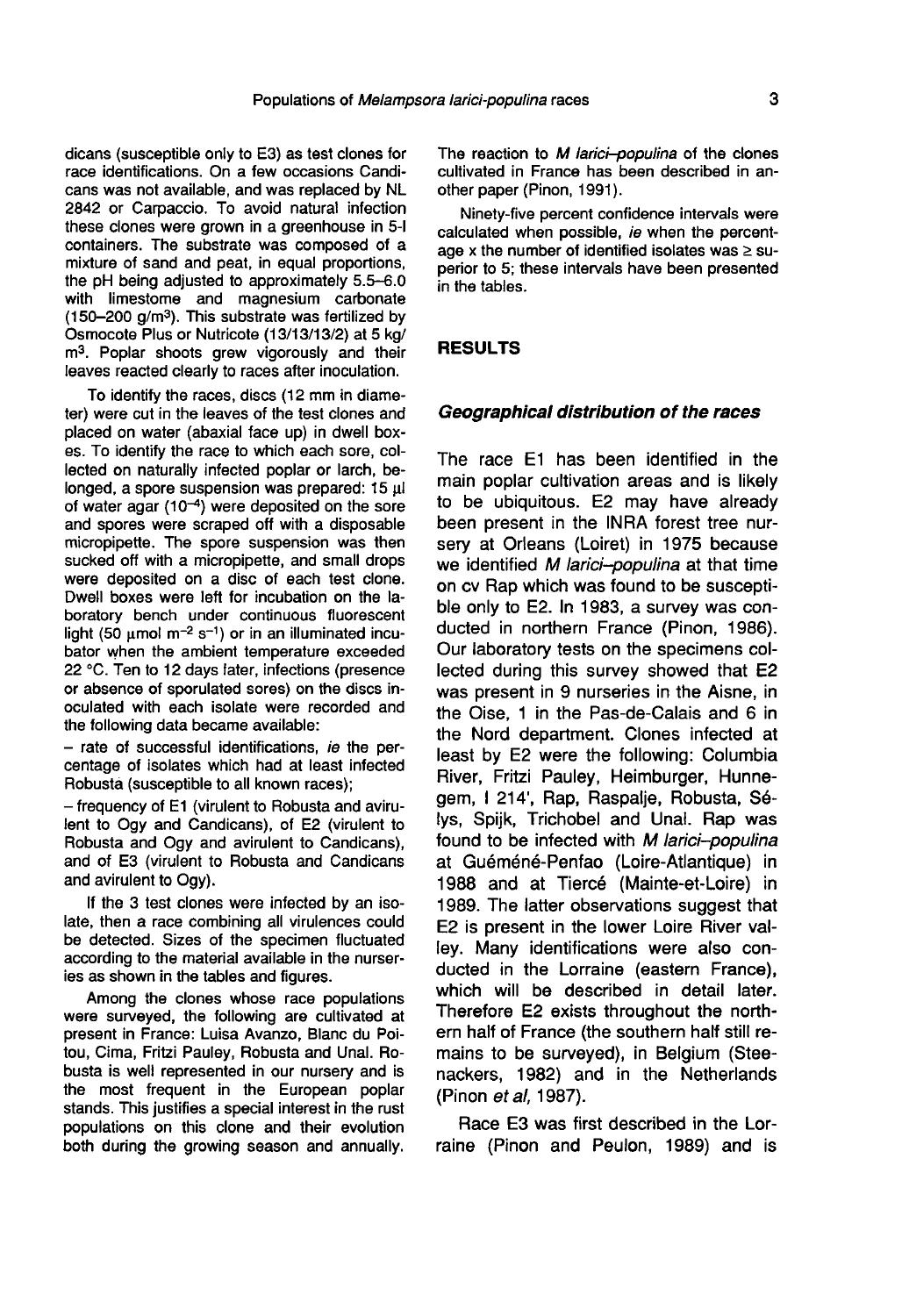probably present in the west and southwest of France since infections were found there on clones that are susceptible only to E3: Luisa Avanzo (Orleans; in 1989), Cima (Guéméné-Penfao, Loire-Atlantique; in 1987), Altichiero and Tiepolo (Bordeaux, Gironde; in 1988). Since clones which are differentially susceptible to E3 have been introduced into France only recently, it is impossible to determine how long this race has been present in the country. It may have existed in Europe for at least 10 years because we found (Pinon and Peulon, 1989) that it was identical to the NZ-2 race described in New Zealand by Latch and Wilkinson in 1980, a race of likely European origin.

#### Race populations on larch (the alternate host)

In spring, M larici-populina may alternate on larch, on which its yellow aecidia usually develop at the beginning of May in the Lorraine. It is of interest to determine the race populations on this host for 2 reasons. Firstly, infection on larch is the consequence of the infection which developed the previous year on poplar and is the origin of the poplar contamination at the beginning of the next growing season. Nevertheless, without larch, rust can survive as urediospores on overwintering poplar leaves on the ground (Chiba and Zinno, 1960; Pinon, 1980). Secondly, the sexual stage of rust occurs on larch and consequently recombination may occur on this host.

Between 1987 and 1990 we studied race populations on the naturally-infected larch trees in our nursery at Champenoux (Meurthe-et-Moselle). In 1987, E3 was not yet known and E1 frequency may have included E3 (table I).

In 1987 it was impossible to detect E2 on the different larch species (European, Japanese and their hybrid). The same was established for European larch in 1988. Nevertheless we carried out positive inoculation with E2 on young European larches in a growing chamber (14 h 30 photoperiod, 11°/4 °C thermoperiod and saturated humidity). In addition, poplar leaves of clones susceptible only to E2 and bearing teliospores were placed above the larch seedlings in our nursery and maintained wet. This induced some infection in May and the resulting aecidiospores were collected and analysed in the laboratory. We determined that infections were due to E2, so it was established that this race was able to contaminate larch both under controlled and natural conditions.

In 1989 natural contamination on larch was more frequent in our nursery and the 3 races were detected. In 1990 only scarce infections were observed and E3 was not found. Up to now, no race combining the different virulences has been recognized.

# Race populations on Robusta (the universal host)

When inoculated separately in the laboratory with the 3 races, Robusta appeared to be equally susceptible to all of them. Nearly 2 700 race identifications have been carried out on samples collected on this clone in our nursery during the last 4 years (table II). A clear tendency appears: E1 is always predominant and the evolution of the 2 other races depends on the year. In 1987 E2 was quite abundant at the beginning of the growing season, but it decreased and finally disappeared in August. In 1989 it was again more frequent at the time of the first infections. Then its frequency decreased but it was detected until late in the season.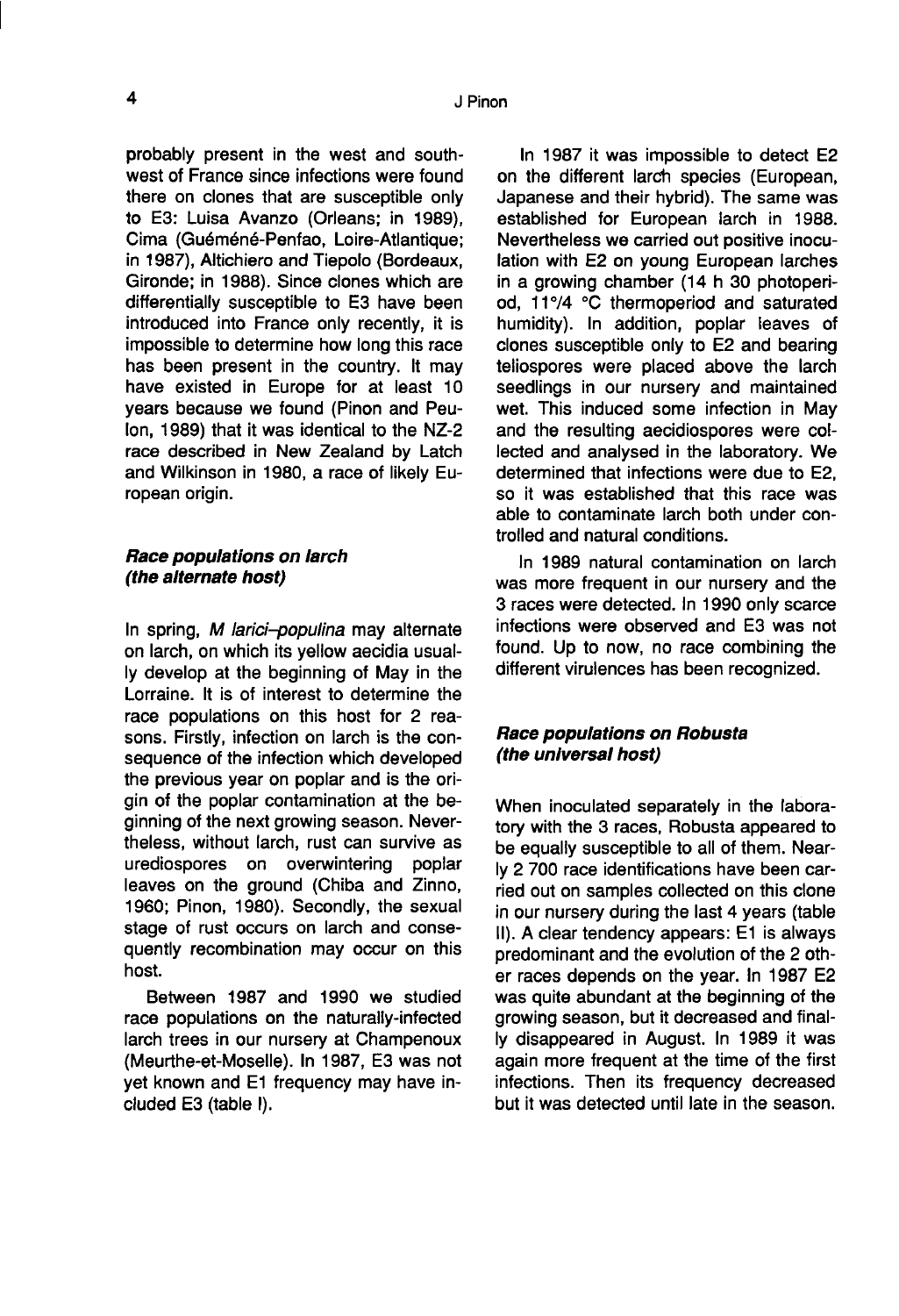| Year | Larch species<br>(day/month)   | No of<br>identifications | E1 | Races<br>(No)<br>E2 | E3        |
|------|--------------------------------|--------------------------|----|---------------------|-----------|
| 1987 | European larch                 |                          |    |                     |           |
|      | 22 May                         | 19                       | 19 | 0                   |           |
|      | 29 May                         | 30                       | 30 | 0                   |           |
|      | 4 June                         | 20                       | 20 | 0                   |           |
|      | 19 June                        | 9                        | 9  | $\Omega$            |           |
|      | Japanese larch                 |                          |    |                     |           |
|      | 29 May                         | 14                       | 14 | 0                   |           |
|      | Hybrid larch                   |                          |    |                     |           |
|      | 12 June                        | 14                       | 14 | 0                   | ٠         |
| 1988 | European larch                 |                          |    |                     |           |
|      | 24 May                         | 7                        | 7  | 0                   | $\bullet$ |
|      | 25 May                         | 6                        | 6  | 0                   |           |
|      | 26 May                         | 2                        | 2  | 0                   |           |
|      | 30 May                         | 3                        | 3  | 0                   |           |
|      | 8 June                         | 9                        | 9  | $\mathbf 0$         |           |
| 1989 | European larch                 |                          |    |                     |           |
|      | 6 May                          | 66                       | 53 | 8                   | 5         |
|      | 19 May                         | 80                       | 80 | 0                   | 0         |
|      |                                |                          |    |                     |           |
|      | European larch<br>under poplar |                          |    |                     |           |
|      | 6 May                          | 26                       | 25 | 1                   | 0         |
| 1990 | European larch                 |                          |    |                     |           |
|      | 22 May                         | 37                       | 36 | 1                   | 0         |
|      |                                |                          |    |                     |           |

Table I. Race populations on larch in the east of France between 1987 and 1990.

\* No identification of race E3, as it was unknown in 1987 and 1988.

Conversely, in 1988 and 1990 E2 populations appeared stable, even though they were a minority.

E3 was scarce in the spring of 1988 and could no longer be detected at the end of August and the following year. In 1990 it was more frequent and persisted until the end of the season, and an increase was even recorded at that time. In order to determine whether the tendencies that we have described for the race populations on Robusta could be generalized, we surveyed populations on other clones and in other nurseries.

# Race populations on other universal clones

Race populations were identified on P trichocarpa cv Fritzi Pauley in different nurseries in the Lorraine (table III). Here again, E1 was in the majority whatever the location or the year. In 1986 at least, E2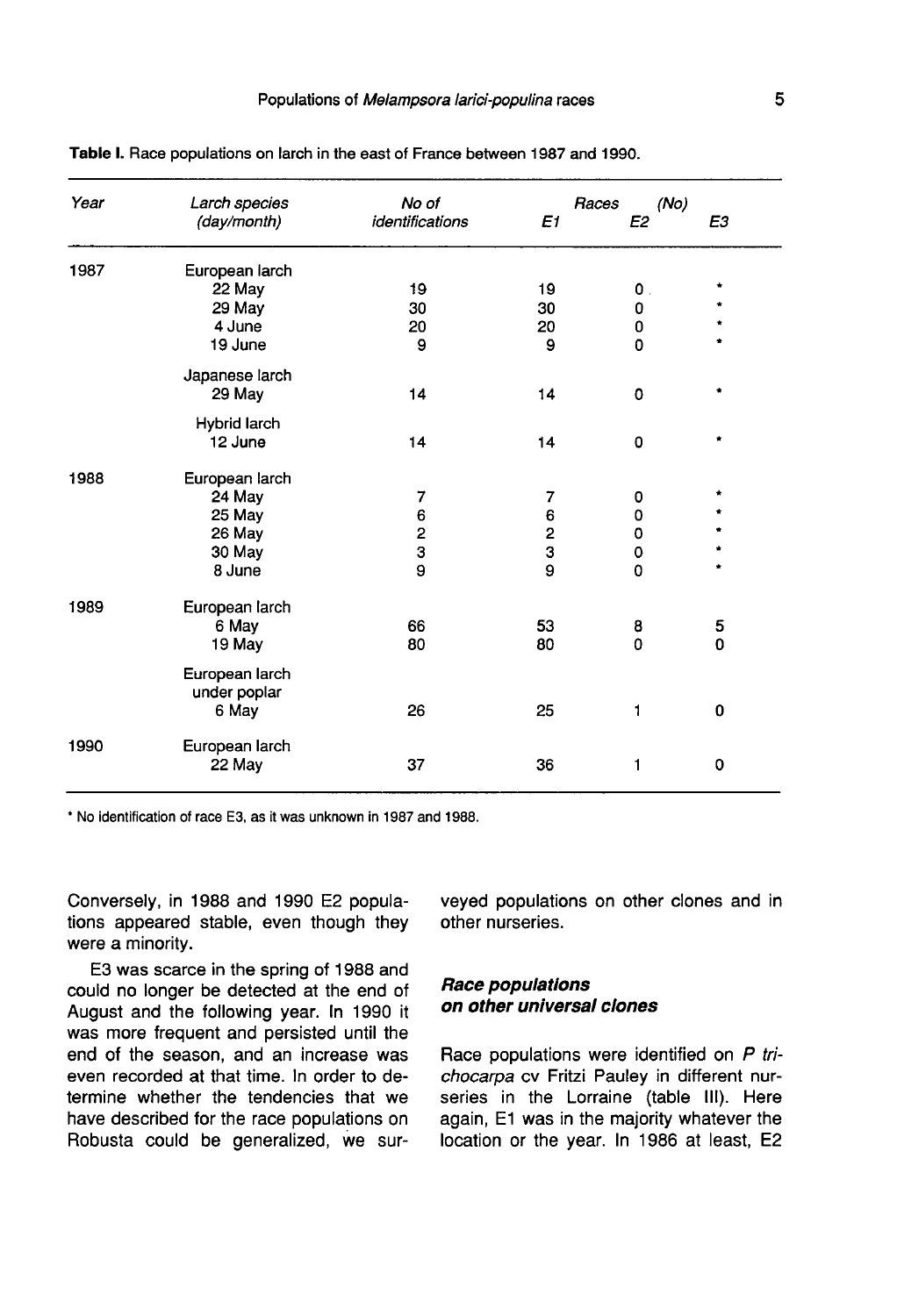| Year | Date of sampling | No of           | (%)<br>Races |                |      |
|------|------------------|-----------------|--------------|----------------|------|
|      | (day/month)      | identifications | E1           | Ε2             | EЗ   |
| 1987 | 22 June          | 191             | $73 \pm 6.3$ | 27             |      |
|      | 7 July           | 73              | 100          | 0              |      |
|      | 22 July          | 200             | 99.5         | 0.5            |      |
|      | 4 Aug            | 100             | 100          | 0              |      |
|      | 18 Aug           | 190             | 100          | 0              |      |
|      | 31 Aug           | 192             | 100          | 0              |      |
|      | 25 Sept          | 100             | 100          | 0              |      |
| 1988 | 23 June          | 56              | 95           | $\overline{2}$ | 3    |
|      | 13 July          | 74              | 95           | 4              | 1    |
|      | 29 Aug           | 143             | 97           | 3              | 0    |
| 1989 | 27 June          | 58              | $88 \pm 8.3$ | 12             | 0    |
|      | 17 Aug           | 148             | $96 \pm 3.2$ | 4              | 0    |
|      | 13 July          | 168             | $97 \pm 2.6$ | 3              | 0    |
|      | 4 Oct            | 200             | 99.5         | 0.5            | 0    |
| 1990 | 2 July           | 197             | $88 \pm 4.5$ | 7              | 5    |
|      | 3 Aug            | 199             | 89           |                | 10   |
|      | 4 Sept           | 196             | $82 \pm 5.4$ | 10             | 8    |
|      | 8 Oct            | 205             | 56.6         | 7.3            | 36.1 |

Table II. Race populations on cv Robusta between 1987 and 1990 in our nursery in the east of France.

\* No identification of E3 as it was unknown in 1987.

remained stable during the growing season.

On other universal clones E2 was in the minority in Champenoux in 1987 among 2 000 race identifications: on 12 clones E2 was undetectable and on those which were sufficiently infected to allow more than 100 identifications per clone, the frequency of E2 was similar to that previously described on Robusta. The survey conducted in 1990 on a smaller number of clones (1 000 identifications), again led to the conclusion that E1 was in the majority (fig 1). On Unal, the mid-September control showed a stagnation of E3 and a slight increase of E2.

#### Race populations on differential clones

Figures 2 and 3 present all the race identifications carried out on the differential clones, ie clones which are susceptible only to E2 or E3 after the inoculation tests in the laboratory. On each clone, the predominant race was the one that the clone had been described as susceptible to, which is logical. Nevertheless, around the time of cessation of growth in the nursery, we detected E1 or the race lacking in the virulence required to infect the clone considered. This surprising phenomenon (even if those "intruding" races are in the minority) will be discussed later.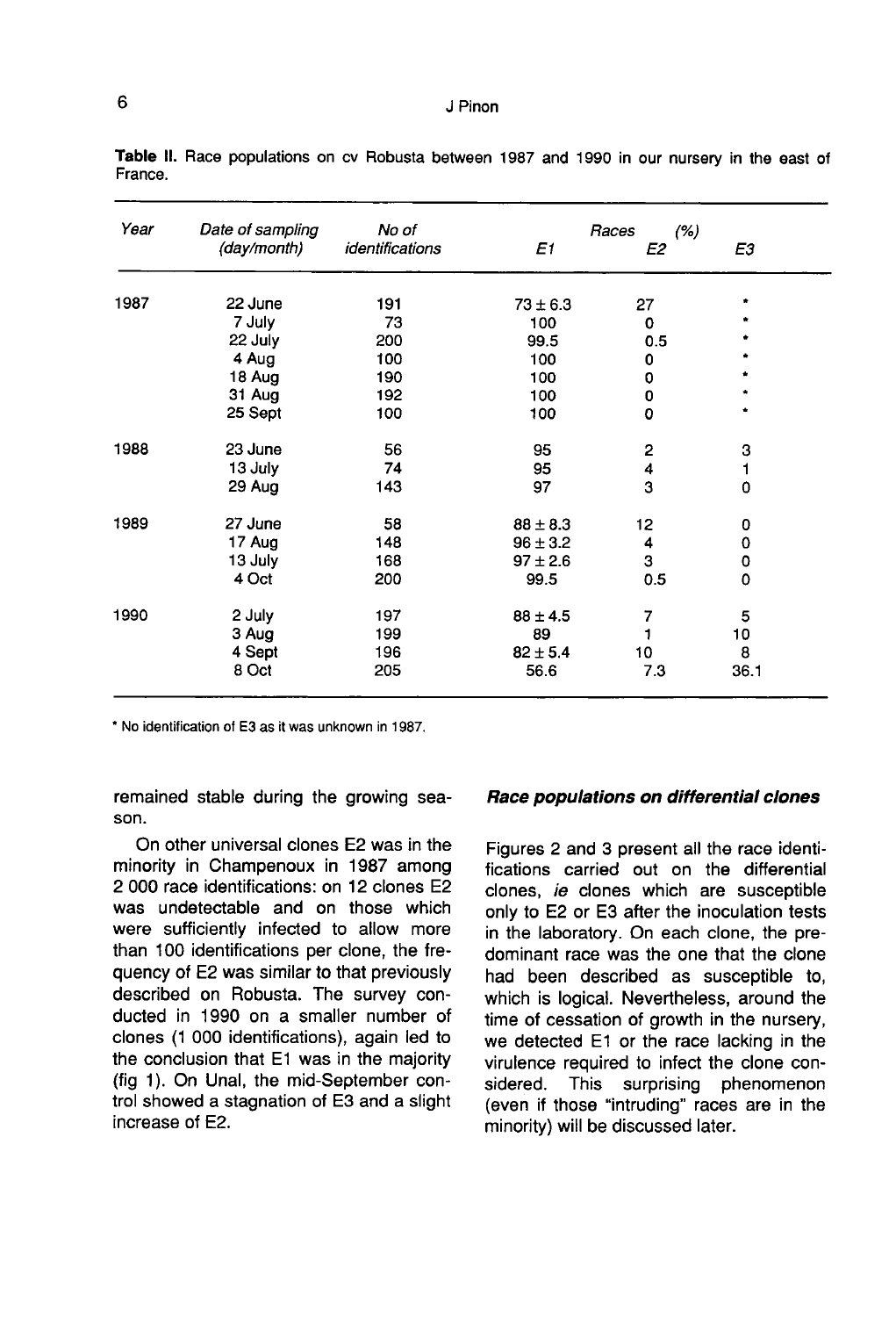| Year<br>1986 | Date        | Location     |      | Races (%) |     |    |
|--------------|-------------|--------------|------|-----------|-----|----|
|              | (day/month) | (department) |      | E1        | E2  | E3 |
|              | 27 Aug      | Harmel       | (88) | 98.5      | 1.5 |    |
|              | 29 Aug      | Optel        | (55) | 98.9      | 1.1 | -  |
|              | 3 Sept      | Kappel       | (57) | 98.7      | 1.3 | -  |
| 1987         | 15 June     | Champenoux   | (54) | 98        | 2   |    |
|              | 28 July     |              |      | 98        | 2   |    |
| 1989         | 25 July     | Champenoux   | (54) | 99        |     | 0  |

Table III. Race populations on cv Fritzi Pauley in nurseries in the east of France.

\* No identification of race E3 as it was unknown in 1986 and 1987. Each sample included at least 100 identifications.



Fig 1. Race populations on universal clones in 1990 in our nursery. Clones and number of identifications in brackets:  $BLN = Bellini$  (104), BCC  $=$  Boccalari (141), BPT  $=$  Blanc du Poitou (102), GTT = Gattoni (104), UNL = Unal (160, 136 and 199). Dates:  $7 =$  July,  $8 =$  August,  $9 =$  September, 10 = October.

# Vertical resistance and delayed epidemics

According to Van der Plank (1974), clones with vertical resistance (differential clones) present a delayed epidemic as compared with the clones without this type of resistance (universal clones). This delay occurs when races pathogenic to differential

clones are infrequent at the beginning of the growing season. In 1990 we detected the first natural infections in the nursery on clones whose reaction to the different races had previously been established in our laboratory. In fact, infection appeared earlier on the universal clones (table IV). As proposed by Van der Plank, we calculated the mean date for the beginning of the epidemics on the different types of clones. This was evaluated to be July 11 for the universal clones, July 24 for those only susceptible to E2 (ie a delay of 13 days) and August 4 for those susceptible to E3 (ie 24 days after the universal clones).

It also became possible to estimate the speed of infection of the race E2 using the formula suggested by Van der Plank:

$$
X_0 = X_{\alpha\nu}
$$
  $e^{rdt}$ 

where  $x<sub>o</sub>$  is the number of sores (at the beginning of the growing season) of all the races together (here  $E1 + E2$  because E3 was not detected on larch),  $x_{ov}$  the number of sores belonging to the virulent race (E2), r the speed of infection and dt the delay of the epidemic by the race E2. Since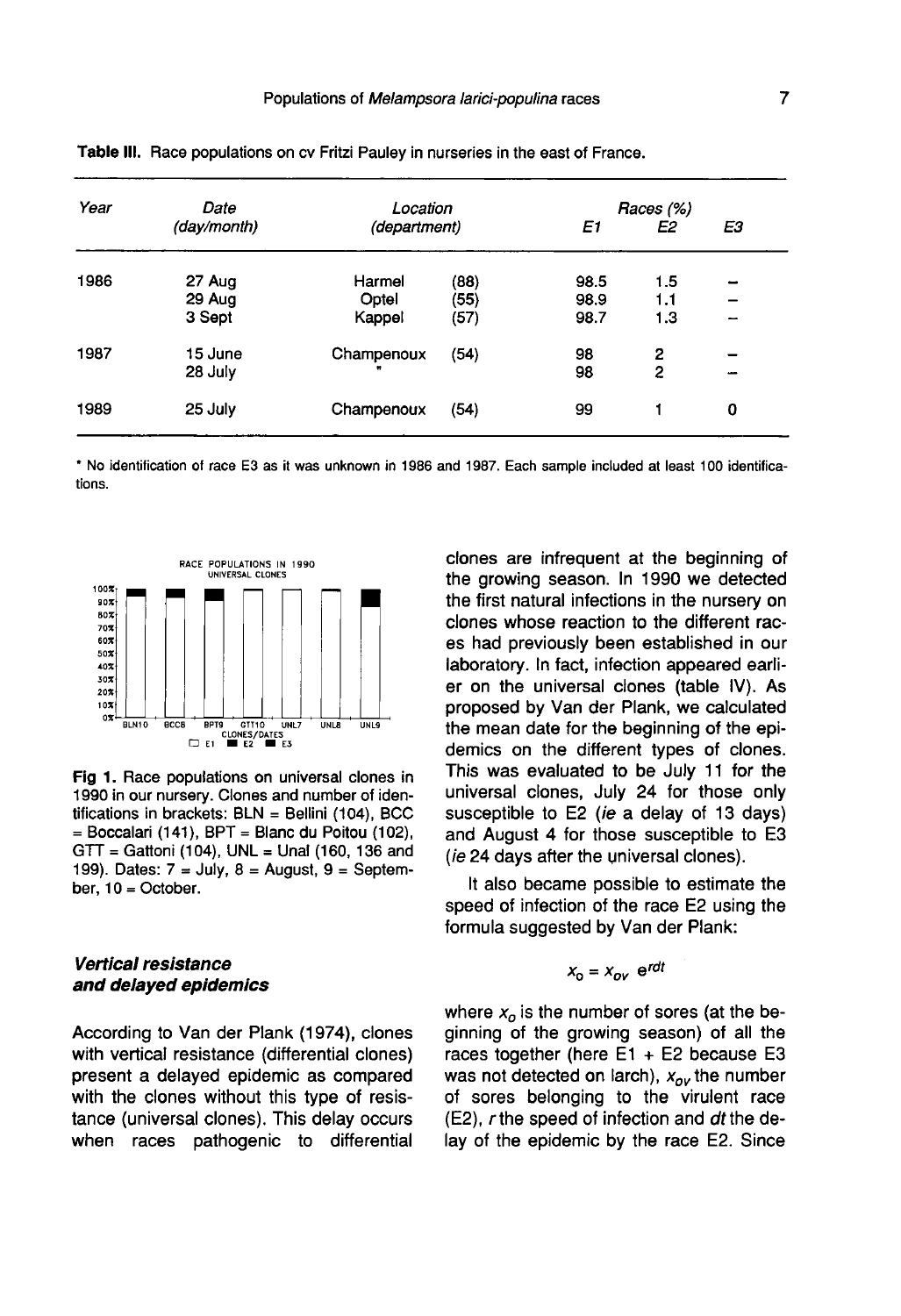J Pinon



Fig 2. Race populations on differential clones in 1988 and 1989 in our nursery. Clones and number of identifications in brackets: RAP = Rap (17), 28 = NL 2842 (12), 34 = NL 3495 (11), 35 = NL 3512 (18 ad 6). OGY = Ogy (54 and 60), RAP = Rap (37 and 30), ISR = Isières (58), SPK = Spijk (55), BLT = Bellotto (46), ALT = Altichiero (57 and 60), CND = Candicans (53 and 204), 28 = NL 2842 (14). Dates:  $6 = June$ ,  $7 = July$ ,  $8 = August$ ,  $9 = September$ .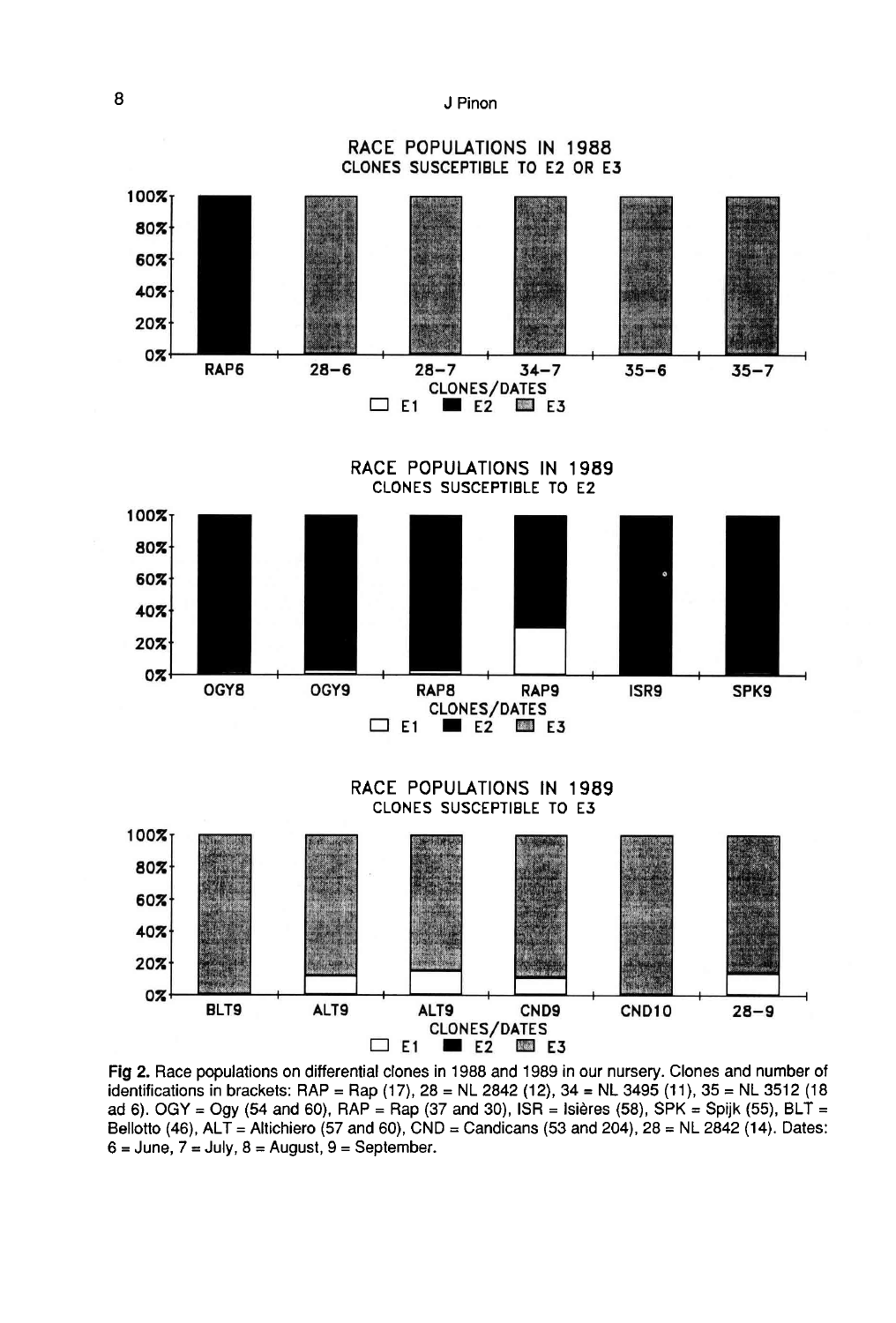

Fig 3. Race populations on differential clones in 1990 in our nursery. Clones and number of identifications in brackets: ISR = Isières (105), OGY = Ogy (104), RAP = Rap (159), SPK = Spijk (103). ALT = Altichiero (104), BLT = Bellotto (105), CIM = Cima (101), CND = Candicans (197), CRP = Carpaccio (104), VRN = Véronèse (104), 28 = NL 2842 (102), 34 = NL 3495 (100), 35 = NL 3512 (114). Dates: 8 August,  $9 = September$ ,  $10 = October$ .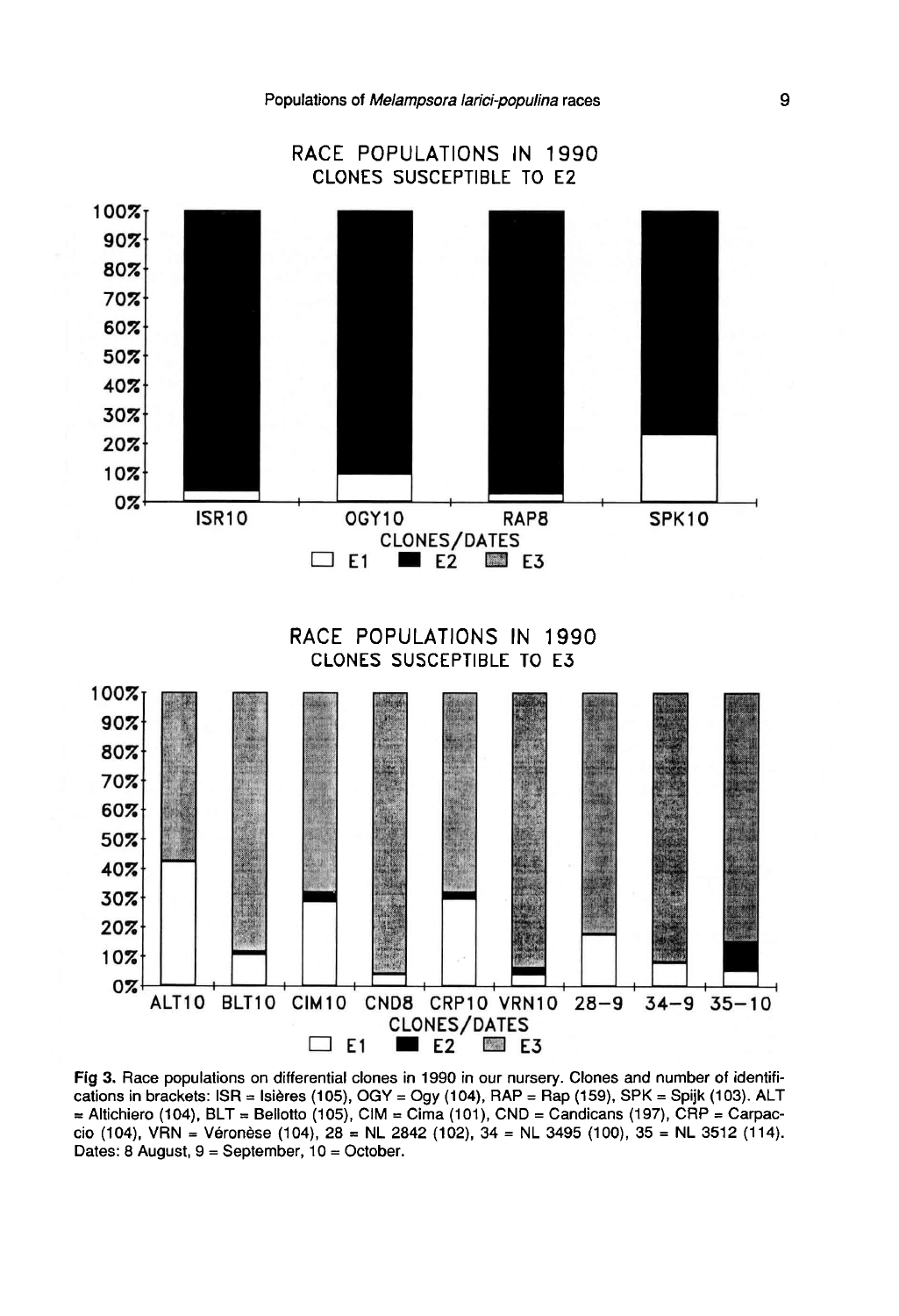| Date of<br>observation | No of clones beginning infection           |   |       |  |  |
|------------------------|--------------------------------------------|---|-------|--|--|
|                        | Universal Susceptible Susceptible<br>to E2 |   | to E3 |  |  |
| June 19                | 10                                         | n |       |  |  |
| July 18                | 19                                         | 2 |       |  |  |
| July 30                | 4                                          | 2 | з     |  |  |
| September 3            | o                                          | ი | 2     |  |  |
| October 10             |                                            |   |       |  |  |

Table IV. Early detection of rust in our nursery in 1990.

the delay is 13 days for race F2 and taking its frequency into account,  $r$  equals 0,269. This value is very similar to the values described by Van der Plank for other diseases. If we state that  $r$  has the same value for race E3, and if we take into account the 24-day delay in the case of this race, the formula indicates that the frequency of this race on larch was 1/611. In other words, it would have been necessary to survey 611 sores to have a chance of finding one sore belonging to the race E3. Such a sample is far greater than the sample we could obtain, and so explains why we could not detect E3.

#### **DISCUSSION**

#### Race populations on Iarch

Most of the clones present in our nursery are universal, and among them Robusta is the most frequent, so it is logical to compare race populations on Robusta at the end of the growing season (ie when teliospores develop) and the populations on larch during the following spring.

The absence of E2 on larch in 1988 is in agreement with its scarcity (or absence) on Robusta in 1987 on which it was not detected from July until October. The presence of E2 on larch in 1989 is in relation with its detection on Robusta at the end of August 1988 (3%). The same relationship exists between the infection of Robusta on October 4 1989 (1% of the race E2) and the infection of larch the following spring (3% of the race E2). So it seems that the frequency of this race on poplar at the end of the growing season can predict its presence (or absence) on larch the following spring.

E3 was not detected on Robusta at the end of 1988. The following year, we found it on 1 group of larches but not on the other. This may indicate that larch is infected mainly from poplar leaves in the immediate vicinity and consequently is dependent on the race populations borne by these poplar leaves. In fact, it is generally accepted that the basidiospores emerging from poplar leaves are very fragile and able to infect larch only over a very short distance. In 1990 E3 was not found on larch; neither had it been found on Robusta the previous year. Finally there seems to be a link between the race populations of larch and those of the most frequent poplar clones. It is evident that the above-mentioned frequencies must be considered as indicative. They depend on the number of identifications performed, especially on larch whose infection was scarce for certain years which reduced the probability of detecting the infrequent races.

# No detection of a race combining all the virulences

To try to explain why such a race was never detected, we must take into account the observed frequencies of E2 and E3 and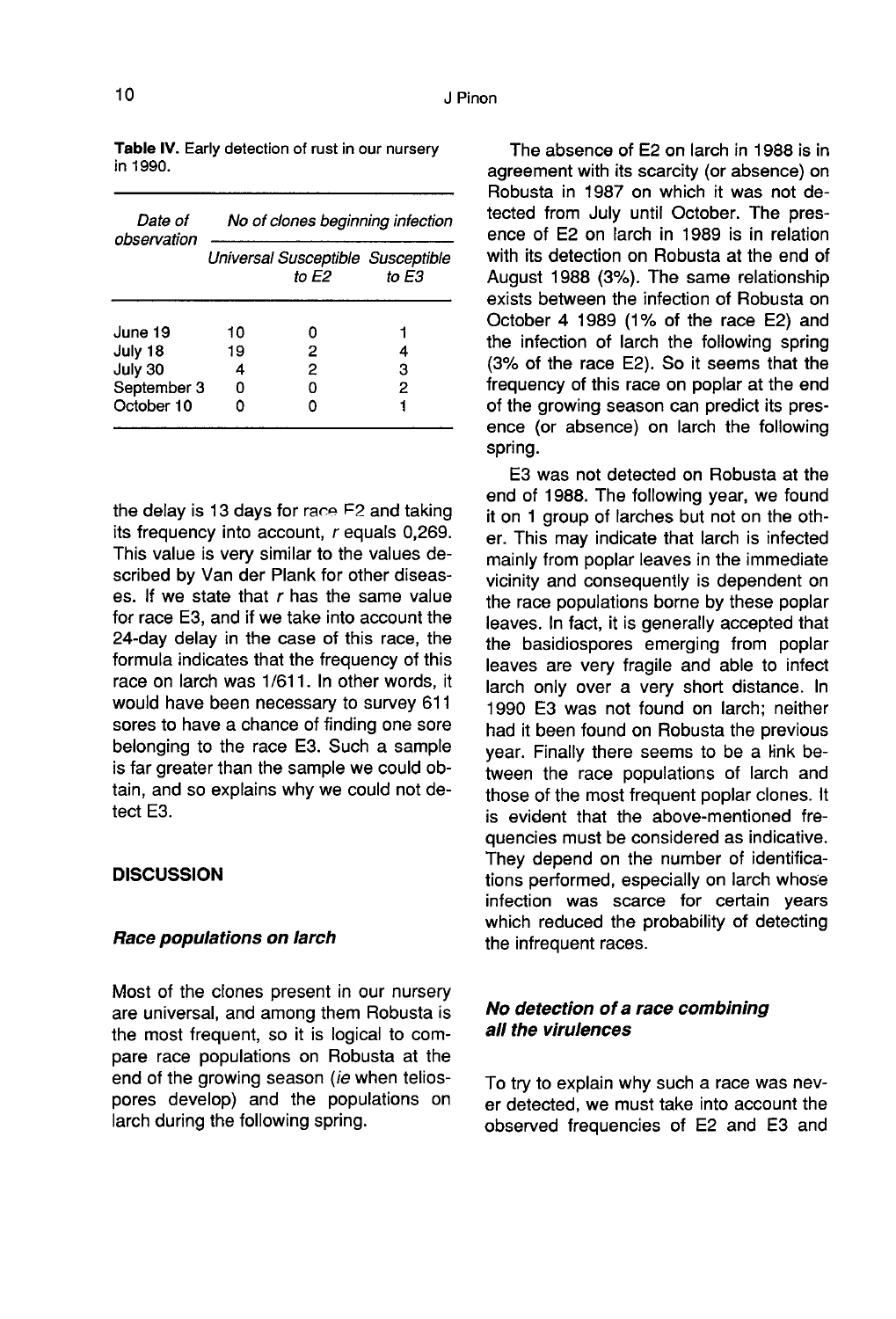accept the hypothesis that there must be relationship between these 2 races and a recombining one.

Taking into account the frequency of E2 (12%) and of E3 (8%) on larch in 1989, we can calculate that the theoretical size of a sample in which one sore of the combined race might have existed is 104. This number is close to the number of identifications we carried out (105). In 1990 E3 was not found on larch, which prevented the detection of the combined race.

In the future, we intend to inoculate larch seedlings with poplar leaves bearing teliospores of E2 and E3 in an isolated chamber in order to determine whether a combination of their virulences can occur. If we are successful, we will look for such a race on naturally infected larches to ascertain its existence in the open.

It would have been necessary to test 1 667 sores on Robusta in June 1988 and 286 in July 1990 to have a chance of detecting this hypothetical combined race. In 1990 isolates were collected on clones with a relatively high frequency of E2 and E3. These isolates have been stored for further study with the aim of detecting a combined race.

#### Race frequencies on universal clones

The low frequency of the races E2 and E3 observed on the different universal clones may refer to Van der Plank's theory of counterselection of unnecessary genes of virulence. During the first years of detection of these races we noticed that they decreased in frequency during the growing<br>season on Robusta. But this phenomenon was not confirmed until recently. We can compare the change in the race populations with that of the infection on the differential clones in our nursery during the past few years (fig 4). Infection on such clones increased after E2 and E3 became obvious and is now stable or perhaps still increasing. This tendency does not reflect a general climatic change (and consequently an evolution of the infections) since infections on Robusta remained quite stable during the same period.

Steenackers (personal communication) considers that some differential clones like Ogy and Isières were rust-free in his nursery before 1982, which may indicate that E2 was absent or very scarce at that time. So the populations that we have described here may be interpreted as reflecting a settlement stage of E2 and E3 followed by a stable phase with an eventual increase in relation to the recent introduction and propagation of some differential clones. Some observations relative to E3 on Robusta suggest a relationship between the poplar population (especially poplar differential clones) and race frequencies. The first estimation of E3 frequency in July 1990 revealed 5% of this race, while it was not detected a few weeks before on the larch trees. E3 contaminating Robusta early in the season probably originated from Candicans, whose first detectable infection was observed in the middle of June. In October 1990 E3 was unusually frequent (36%) on Robusta, but samples were collected next to clones known for their differential susceptibility to this race. If this interpretation is correct it will mean that the race populations are closely related to the host population (ie the frequency of the differential clones). To validate this hypothesis, it would be interesting to survey race populations in nurseries or stands including various proportions of universal and differential clones.

In the present study, the counterselection of unnecessary genes of virulence is not evident. For other diseases many exceptions to the theory of counterselection have been described. Grant and Archer (1983) indicated that such a decline of un-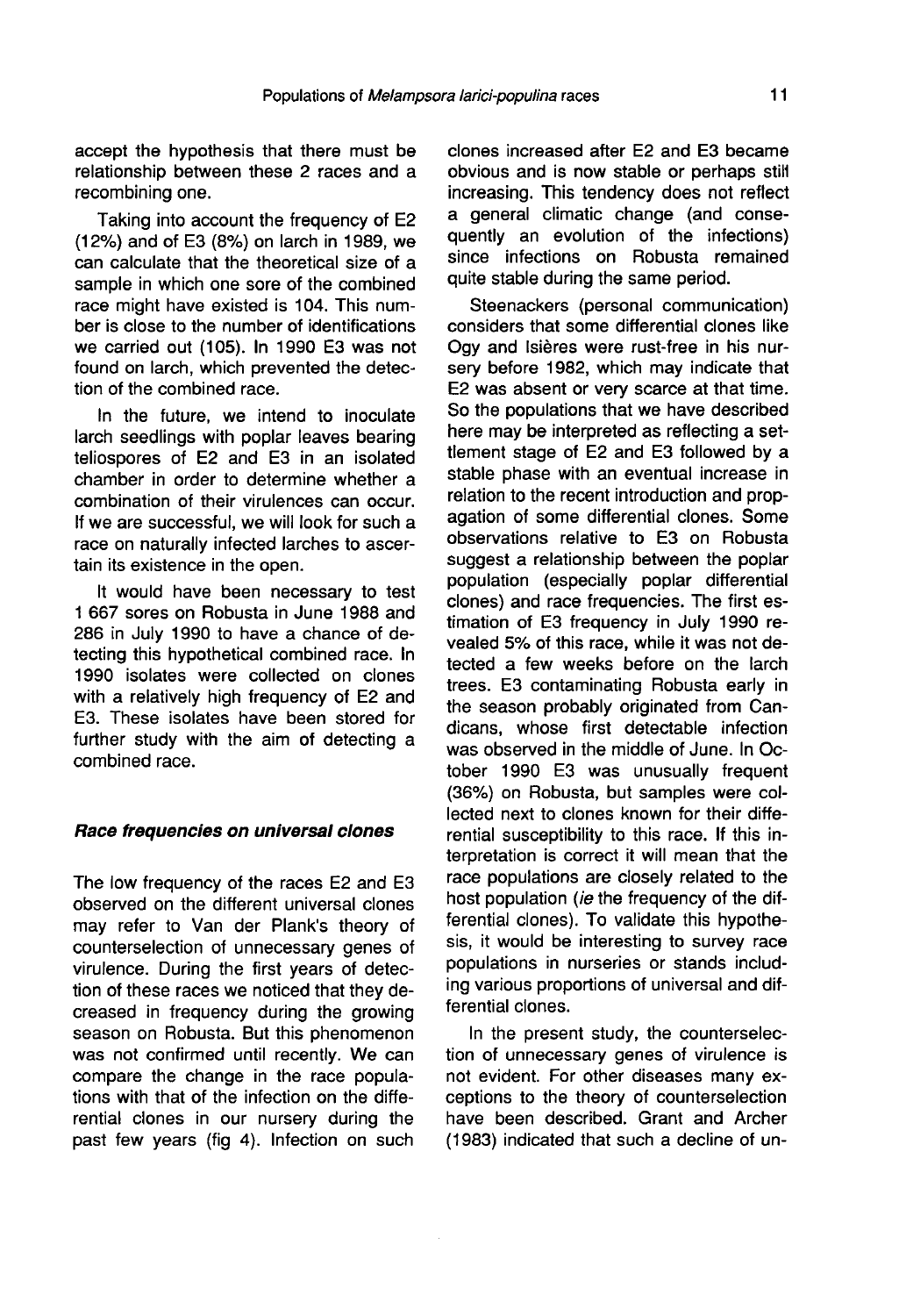

Fig 4. Changes in the infection of different clones in our nursery between 1986 and 1990.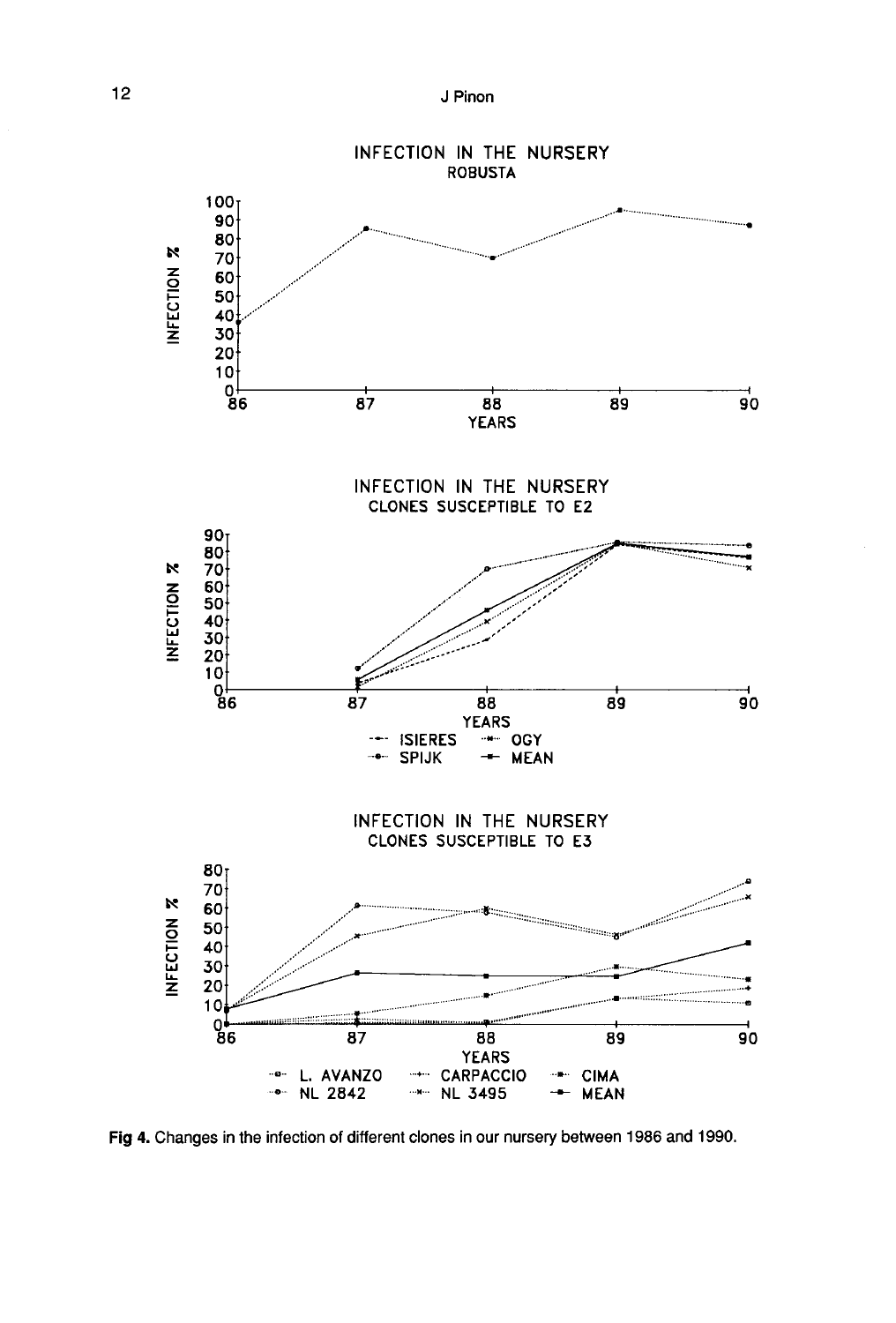necessary genes of virulence in Puccinia graminis tritici is more evident in the greenhouse than in the field. Leonard and Czochor (1980) gave evidence of one isolate cumulating several genes of virulence and presenting an increased competitivity. Also, in *Erysiphe graminis*, Bronson and Ellingboe (1986) proved that fitness and virulence genes were independent. Finally, to determine whether the counterselection of unnecessary genes of virulence operates in M larici-populina, it is necessary to manage epidemics in which the original race populations are controlled and to follow, cycle after cycle, the frequency of the virulent races on universal clones.

Epidemiological models often lack climatic and physiological parameters. Bronson and Ellingboe (1986) indicated that counterselection may be effective or not according to environmental conditions. Heather and Chandrashekar (1982) have shown that on poplar, the expression of resistance in the laboratory was dependent on temperature. In our study, it is evident that the climatic parameters changed continuously between spring and late autumn. So it would be valuable not only to manage artifical epidemics but also to simulate different climates.

# Race populations on the differential clones

Inoculations of the differential clones in the laboratory led to very clear and reproducible expressions of virulence and resistance: a clone which resists one race is always free of rust when inoculated with this incompatible race. We have shown that under natural infection the compatible race is in the majority but is not exclusive. Races which are not pathogenic on differential clones in the laboratory induced small infections in the nursery late in season. This

raises the question of the factors which can modify the expression of resistance to races. We have already noticed in the laboratory that incompatibility may be expressed in 2 ways: lack of symptoms (immunity) or necrotic flecks suggesting hypersensitivity (for example, Ogy inoculated with E1).

In the nursery, the infection of differential clones by incompatible races was detected mainly when poplar was coming to the end of or had finished its growth, while resistance to such races was the rule on fast-growing greenhouse cuttings. Does this mean that the physiology or phenology of poplar may modify its reaction to disease? It is also evident that the inoculum pressure is much higher at the end of the growing season, but its effect has not been studied. At the same time, the decrease in the temperature is noteworthy as resistance may depend on temperature, as shown for cereals by Dyck and Kerber (1985) and for poplar by Chandrashekar and Heather (1981). The last question is: can preliminary infection by the compatible race reduce resistance to further infection by an incompatible race?

# **CONCLUSION**

This first description of race populations in M larici-populina indicates that E2 and E3 races are in the minority on the universal clones but that it is not evident that unnecessary genes of virulence are counterselected. It seems more likely that the frequency of these races may reflect the frequency of the differential clones susceptible to them. If the culture of the differential clones is increased, the population of the races virulent on those clones will probably increase and consequently these clones will become more heavily infected. This phenomenon is likely to be occurring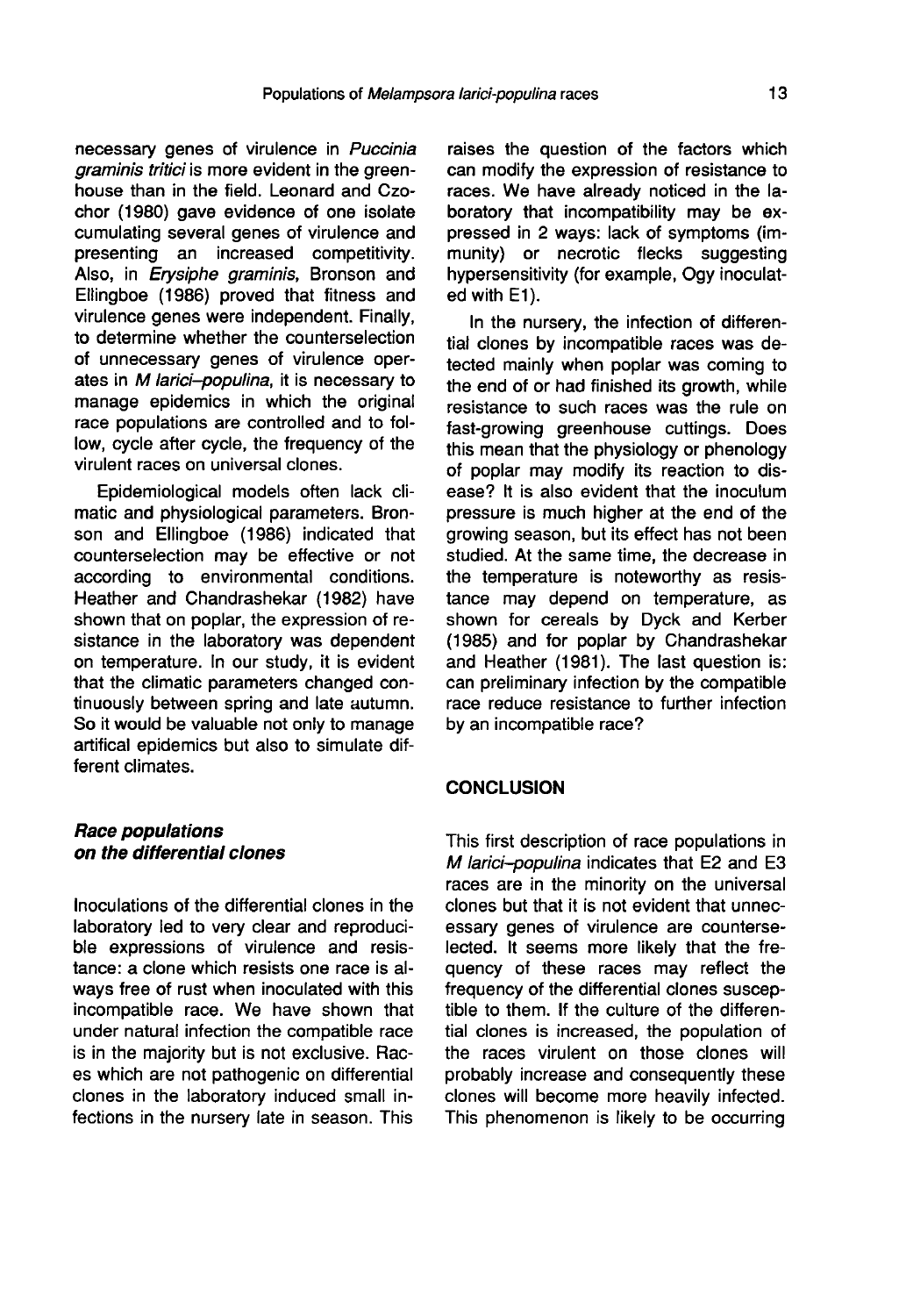in Italy. When we demonstrated that E3 was able to infect Luisa Avanzo, this clone was still healthy in Italy. Now Luisa Avanzo suffers from heavy infections in the Pô River valley (Anselmi, personal communication). According to the host genotypes that will be cultured, rust populations may continue to evolve. Especially when differential clones are cultivated more often, rust populations that are still more or less wild will be replaced by host-selected populations. This is what happened with cereal rusts during the last 30 years leading to the boom and bust cycle. In forestry when a gene of resistance is defeated, plantations cannot be protected (because of the cost of the treatments) and it is impossible to move quickly towards new resistant genotypes. Present results underline the evolution of rust populations in connection with changes in the host population. Specific resistance, especially governed by a limited number of genes, is the most likely to be defeated. It means that tree-breeders must increase their knowledge of the genetic basis of the resistance thay they are selecting and must look for genotypes with a sufficient level of general resistance. Unfortunately such genotypes are the minority at the moment among the cultivated clones (Pinon, 1991) and heritability of such resistance is not well documented. Because the number of genes of resistance (and symetrically of genes of virulence) are unknown, we cannot forecast the number of races that may exist. So, we continue to explore rust variability including its molecular approach.

# ACKNOWLEDGMENTS

The authors are grateful to F Collinet, G Costa, D Masson, M Perochon, V Peulon, N Schell, A Schipfer for technical assistance and to the EEC for financial support.

# REFERENCES

- Bronson CR, Ellingboe AH (1986) The influence of four unnecessary genes for virulence on the fitness of Erysiphe graminis f sp tritici. Phytopathology 76, 154-158
- Chandrashekar M, Heather WA (1980) Reactions of poplar clones to physiologic races of Melampsora larici-populina Kleb. Euphytica 29, 401-407
- Chandrashekar M, Heather WA (1981) Temper ature sensitivity of reactions of Populus spp to races of Melampsora larici-populina. Phytopathology 71, 421-424
- Chiba O, Zinno Y (1960) Uredospores of the poplar leaf rust Melampsora larici-populina Kleb as a source of primary infection. J Jpn<br>For Soc 42, 406-410
- Dyck PL, Kerber ER (1985) Resistance of the race-specificity type. In: The Cereal Rusts (Roelfs PA, Bushnell WR, eds) Academic Press, II, 469-500
- Grant MW, Archer SA (1983) Calculation of selection coefficients against unnecessary genes for virulence from field data. Phytopathology 73, 547-551
- Heather WA, Chandrashekar M (1982) Evolutionary, epidemiological and ecological implications of forms of resistance in Populus spp to Melampsora leaf rust. Aust For Res 12, 231-244
- Latch BJ, Wilkinson AG (1980) New poplar clones help distinguish races of Melampsora larici-populina Kleb in New Zealand. Aust Plant Pathol 9, 112-113
- Leonard KJ, Czochor RJ (1980) Theory of genetic interactions among populations of plants and their pathogens. Annu Rev Phytopathol 18, 237-258
- Pinon J (1980) Étude de la survie des urédospores de Melampsora larici-populina Kleb et de M allii-populina Kleb. Ann Sci For 37, 85- 89
- Pinon J (1986) État sanitaire des peupliers en France (1984-1985) FAO/CIP 24<sup>e</sup> Réunion du Groupe de Travail des Maladies. Bordeaux, 22-24 September, 3 pp
- Pinon J, Bachacou J (1984) Existence de deux groupes d'isolats différant par leur pouvoir